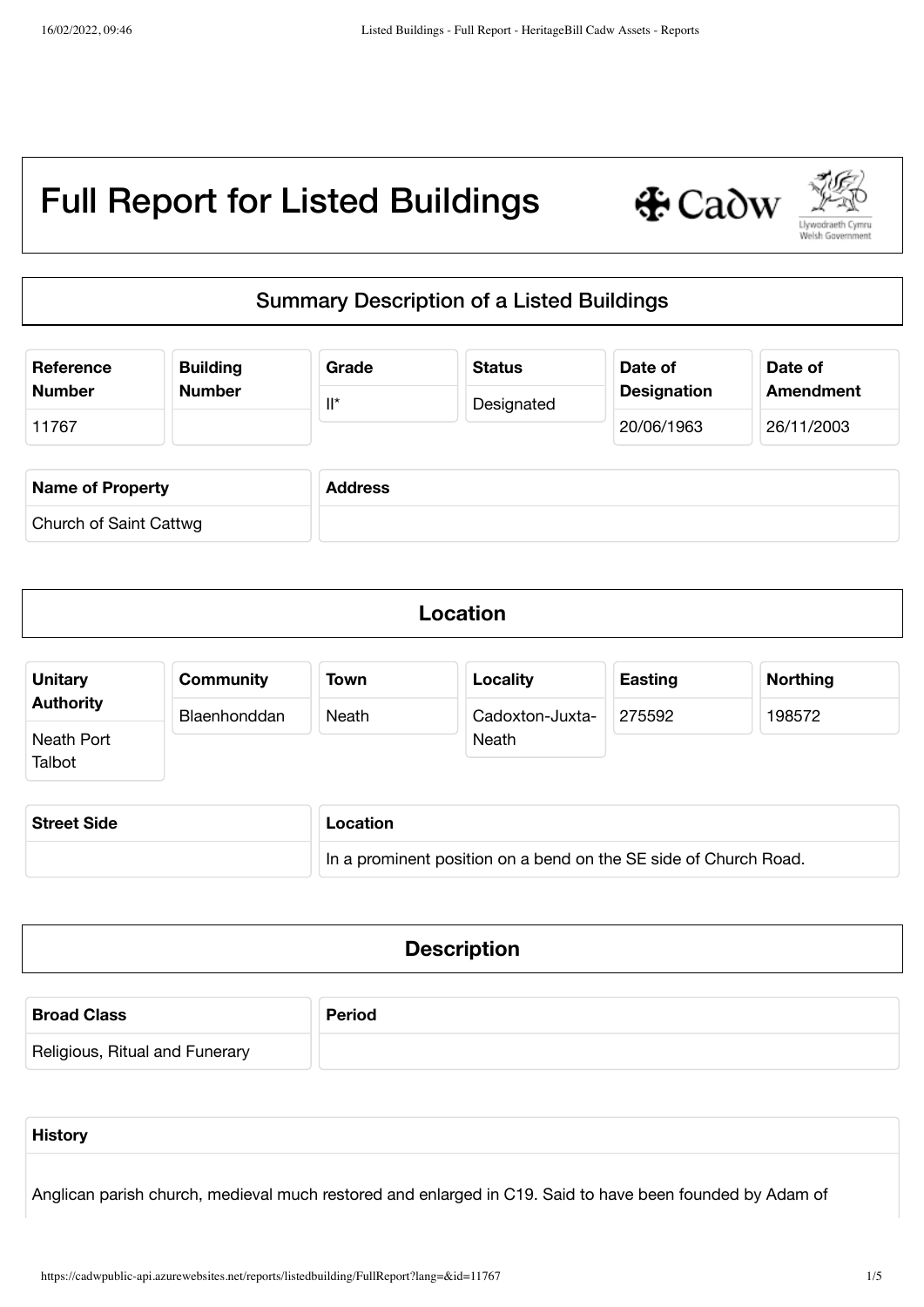Carmarthen, Abbot of Neath in late C13. W tower restored and slightly reduced in height 1897 by C.B. Fowler. N aisle added 1843-4 by William Richards of Swansea, and the rest possibly rewindowed at that time. Further work c1871-2 possibly including the N arcade and chancel arch, NE organ chamber added 1881 for £506. Altar and font added 1909 by Arthur Grove.

### **Exterior**

Anglican parish church, rubble stone with slate roofs and coped gables. W tower, nave, chancel, N aisle. Tower has very high battered base to string course at mid height of W window, and corbelled embattled parapet. Battered base is cut back on W face to battered pier each side of W door and window. Moulded pointed W door with 2 keeled continuous mouldings and hoodmould. Double C19 doors. Two-light W window with medieval carved head stops and another (?reset) above, restored ogee tracery. Small medieval lancet with triangular head at mid height, tiny rectangular opening above and single pointed louvred bell-opening, C19 eroded. N side has similar tiny light at mid height and all sides have similar bell-opening some with cusping. S side has angled stair projection capped in sloping stone just above lower string course level. Nave S wall appears all C19 in coursed Pennant stone with tooled stone buttresses, raised plinth and windows of earlier to mid C19 Y-tracery type with lively crude carved heads to hoodmoulds and tooled stone voussoirs above. Chancel has similar plinth, clasping corner buttresses and big pointed 3-light E window with intersecting tracery as on nave S, but cusped. S narrow single light with hood apparently later C19, in Bath stone. N aisle supposedly added in 1843-4 has no obvious stonework joint at W end. Similar buttresses to nave and chancel. Big traceried 3-light W window with hoodmould and carved head stops may be later C19, ogee tracery with three quatrefoil roundels. N side has later C19 2-light tracery inserted in pointed openings similar to those on S, buttresses between. First window has original voussoirs and hood with carved head stops, second appears all later C19 perhaps there was no window here, third has original hoodmould and voussoirs, fourth is as original, Ytracery with hood and crude carved head stops. NE organ chamber of 1881 has continuous ridge line, but walls inset a little. N side has pointed door with continuous roll-mould and hood, later C19, and then earlier C19 Y-tracery window with crude carved head stops, presumably reset. Windowless E end.

#### **Interior**

Plastered interior with restored but apparently late medieval panelled barrel roof of 11 x 6 panels, moulded wallplate, moulded beams and ribs, open panels with exposed rafters. Ashlar later C19 four-bay N arcade of octagonal piers, big moulded capitals and bases, pointed arches with hoodmoulds and three carved flower stops. W end has narrow pointed tower arch with C19 ashlar in head, corbelled out from jambs, c1900 timber tower screen with leaded glazing. S side has 4 Y-tracery windows. Nave has cream tiles to floor. Broad later C19 ashlar pointed chancel arch with inner arch on column shafts, small ashlar pointed arch to left infilled with painted organ pipes. Chancel has plain plastered pointed roof and coved cornice, possibly earlier C19, later C19 patterned tiled floor and steps up to altar with brass altar rails. N wall opening for organ and pointed vestry door to right. N aisle has pointed panelled roof in 4x11 panels with moulded ribs and cornice. E end has later C19 opening with ashlar moulded pointed head and plain ashlar jambs, infilled with painted organ pipes. W window is column-shafted with hoodmould. Tower base has pointed medieval S door.

Fittings. Ornate white limestone carved pulpit of 1872 on green marble squat column shaft. Five-sided top with Gothic low-relief patterned carving, three with vesica-shaped panels two with latticed patterns, carved floral cornice. Ashlar low curving steps. Ornate alabaster and marble font of 1909 by Arthur Grove, tapered octagonal bowl with inscription to Rev. L. Jones vicar 1877-99 and roundel cross infilled in lapis-lazuli. Octagonal shaft with four column shafts.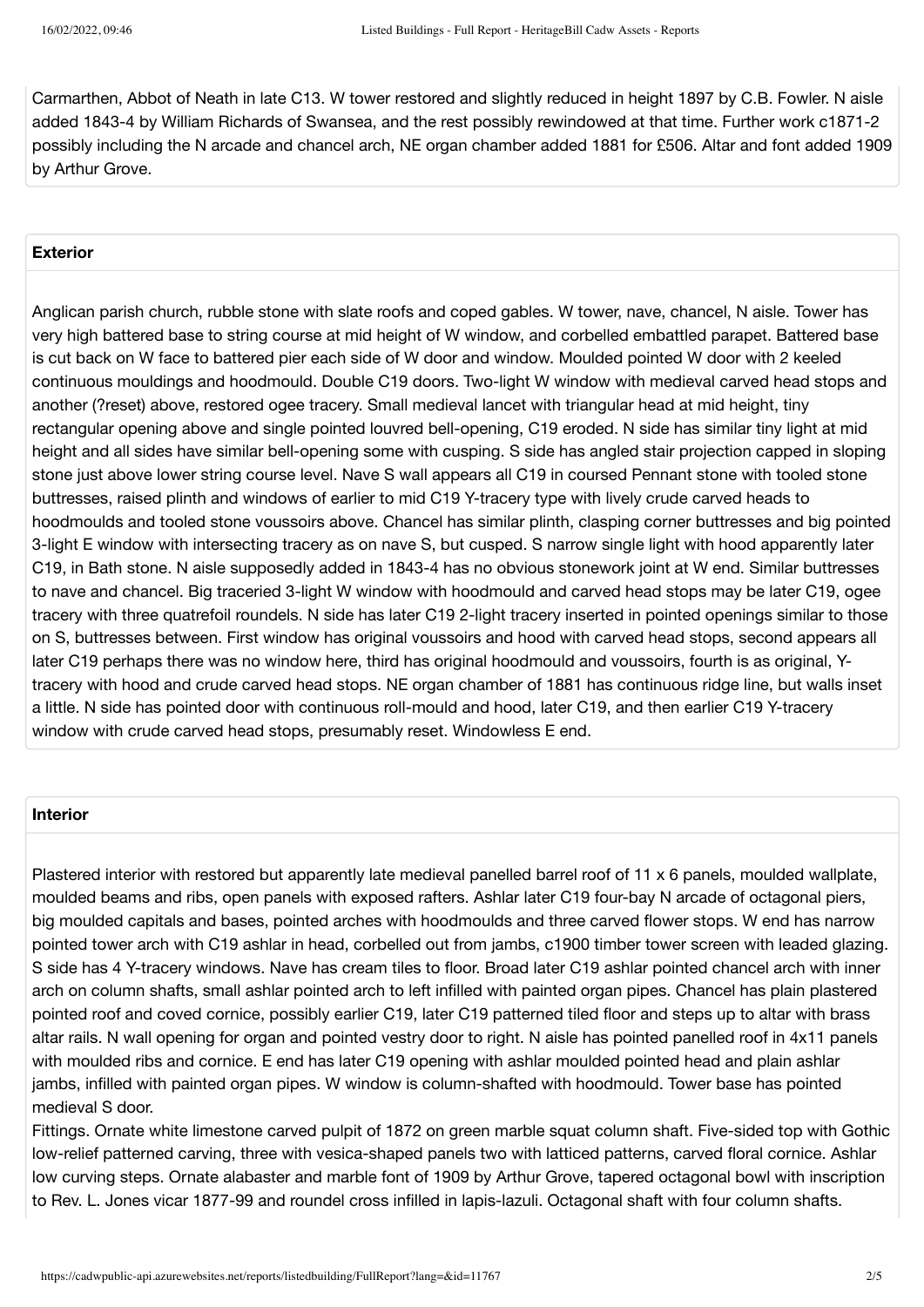Unusual painted wood Symbolist font cover with gold domed temple on a silver stepped ziggurat with red angel each side, the ziggurat standing on a green sea with fishes. The font cover hangs by a chain from a dove. Similar main altar probably also of 1909 in alabaster with marble panels outlined in chequered mosaic and with centre lozenge panel with cross, lapis lazuli infill. Surround possibly later, plain marble side piers and reredos with central 3-sided niche, and brattished purple marble thin top cornice carrying gilded openwork cresting with two angels and chalice over centre, the cresting and possibly the whole reredos of 1960. Gothic oak panelling with blind tracery each side, earlier C20. Brass later C19 standards to altar rails with twisted shafts and Gothic scrolls. Oak later C19 stalls with carved bench ends and open traceried panels. Pine later C19 pews. Gothic chairs possibly earlier C19 but given 1917-18, 2 on chancel N, 3 on chancel S, and row of six and a half under tower. Organ on chancel N side with painted pipes, and minimal Gothic case, made 1868 enlarged 1883.

Memorials: W end alabaster ornate late Gothic frame to marble plaque to T.S. Sutton of Glynleiros (d 1896) and ashlar Gothic crocketted memorial to E.Sutton of Glynleiros (d 1872). Nave S neo-Grec sarcophagus memorial to J. Edwards Vaughan MP of Rheola (d 1833), by P. Rogers of Swansea. Four marble plaques: to W. Gronow of Court Herbert (d 1830) by Tyley of Bristol, to Mary Ann Gronow (d 1832) by H. Hopper of London, to Edward Hawkins of Court Herbert (d 1816) and to Sir RJA Kemeys of Ynysarwed (d 1832) by Reeves & Son of Bath. Chancel N has plaques to M. Fredericks (d 1859) by P. Rogers; to D.A. Bowzer (d 1814) Adamesque draped urn by Tyler; neo-Grec plaque to Mary Place of Glynleiros (d 1836), plain plaque to John Place Sr and Jr (d 1821 and 1823); plaque to Sarah Place by Bowen of Cadoxton; brass plaque to T. Leyson of Penscynor (d 1881); brass to RWN Leyson (d 1912) aboard RMS Titanic; fine neoGrec memorial with portrait relief to Lt Col R. Place (d 1828) by J.Ternouth; plaque with draped urn to W.Place (d 1828) and C.P. Jones Place (d 1847). Chancel S pedimented memorial to Jane Llewelyn (d 1766) with cherub below; painted plaster early C18 ornate armorial plaque; shield plaque to M. Williams of Dyffryn (d 1844) by Reeves; fine memorial to John Llewelin of Ynysgerwyn (d 1758) in grey marble shouldered surround with scroll pediment and arms; ornate early C18 memorial with crude Corinthian columns, cornice and broken curved pediment with arms, to the Llewelyns of Ynysgerwyn (1696-1722). Chancel W wall plaque with Adamesque urn, to ?Kemeys; fine Coade stone plaque to Thomas Williams (d 1802) with mourning woman, signed Coade & Sealy. In vestry two painted board memorials to Jane Williams of Dyffryn (d 1726) and to Rose Williams (d 1680) with rhymed inscription, brass plaque to the Williams family to 1729. N aisle W plaque to Francis family (d 1769-1798); incised plaque to R. Francis (d 1764) signed RP. N aisle N carved plaque with grape and passion flower to the Jones of Rockfield (d 1872-86); neo-Grec memorial to NW Edwards Vaughan of Rheola (d 1858) by Skelton of York; Michael Allen of Rockfield (d 1838) mixed neo-Tudor and Greek; marble plaque to Pendrill Charles (d 1857) by Cade of Bristol; plain plaque to G. Vaughan of Rheola (d 1844) by Rogers of Swansea; painted wood plaque to E. Tennant of Cadoxton lodge (d 1851). N aisle E fine Della Robbia ware coloured ceramic plaque to Daphne Tennant (d 1908), ornate late Gothic style stone surround to plaque to George Tennat (d 1832). Marble open book to C. Tennat (d 1873) by Perry, Lewis & Morris of Swansea. Stained glass. Nave S second, colourful, Christ after the resurrection, to C.A. Thomas of Rockfield (d 1903). Nave S third good High Victorian glass of Christ and children to G.B. Williams of Aberdulais (d 1863). Nave S fourth faded bright coloured glass of Sacrifice of Isaac and Good Samaritan, to Evan Evans (d 1871). East window of Road to Calvary, Ascension and the Angel at the Tomb, brightly coloured, to N. Edwards Vaughan of Rheola (d 1868) by Arthur O'Connor. S chancel lancet, patterned C19 glass with chalice. N aisle W good Lamb of God window to Rev D. Griffith (d 1875). N aisle first Faith, Hope and Charity by Mayer of Munich to C.Jones of Rockfield (d 1897); second and third Christ in Temple and Gethsemane, High Victorian Gothic of quality, to R.H. Miers of Ynyspenllwch (d 1870).

#### **Reason for designation**

Graded II\* as a medieval church retaining tower and possibly part of the nave roof, and for the fine series of monuments from the C18 and C19.